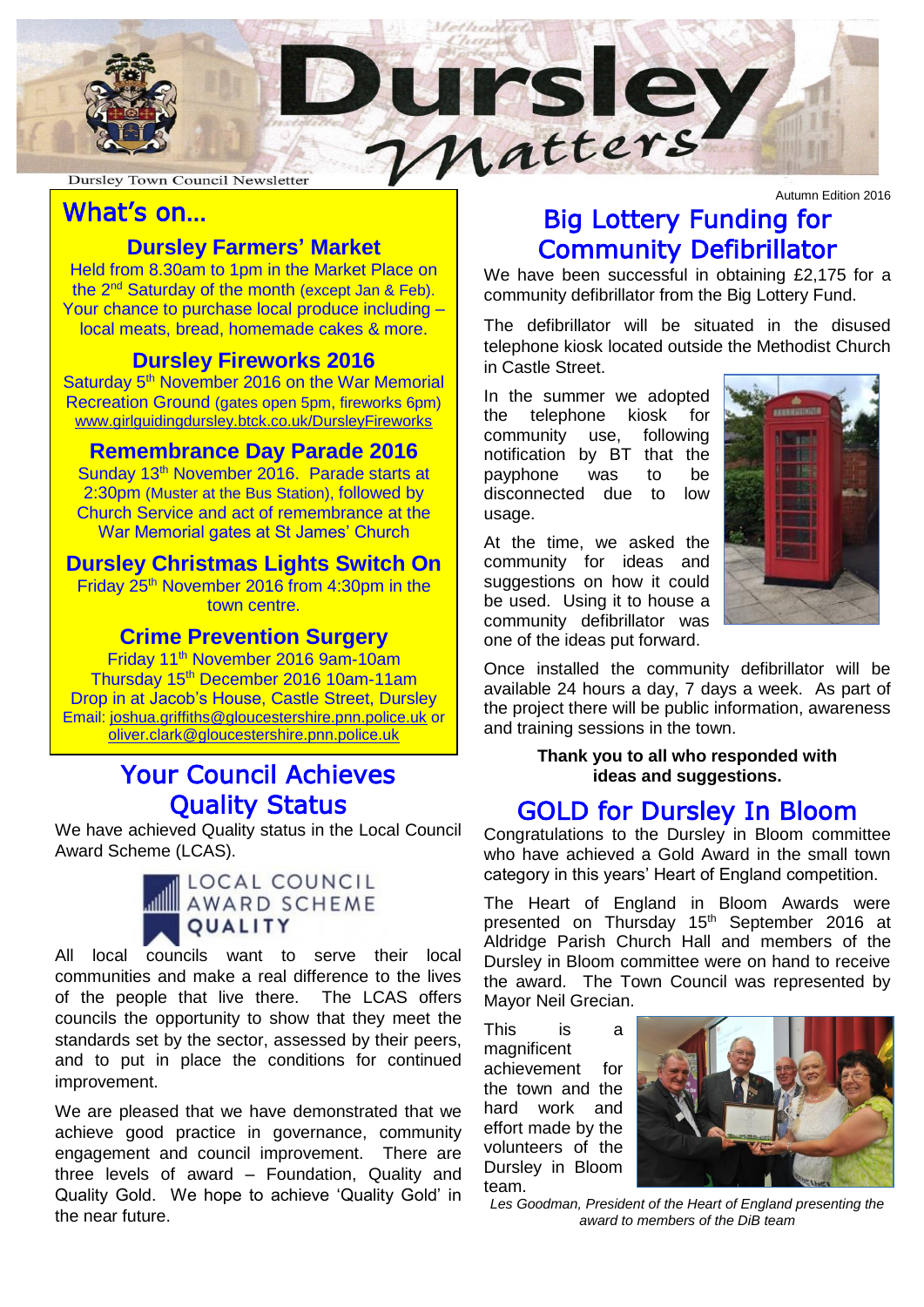## Flower & Produce Show 2016



The Flower and Produce Show was held in the Chantry Centre and 'Secret Garden' on 3rd September 2016. The show, which was organised by Transition Cam and Dursley, was a great success. It offered people the chance to show off what they had grown, baked, arranged or created. The competition classes included flowers, vegetables, baking and preserves as well as those designed for children.

We would like to thank everyone who stopped by to talk to 'Future Dursley' representatives at the Neighbourhood Development Plan stand.

### Meet Councillor Loraine Patrick

I moved to Dursley in 1993 with my husband Matt, both of us having served in the forces.

I am the owner of Highdale Stud, where I breed show/sport horses. I am a British Horse Society accredited professional coach.



My other interests include:

photography, spending time in the countryside, surfing, skydiving and reading.

I joined the Town Council because I wanted to be involved in the matters that impact Dursley. I am currently Chairman of the Council's Policy and Finance Committee and I also sit on the Planning Committee and Staff Committee.

### New Neighbourhood Watch Facebook Page

A Facebook page has been created to advertise crime prevention advice for the Dursley and District area. The page is called **'Dursley and District Neighbourhood Watch Facebook Page'**.

Local PCSO Josh Griffiths is encouraging members of the public to 'like' the page and 'share' the crime prevention message to as many people as possible. *"Prevention is better than cure and if you remove the opportunities and make it difficult for the criminal, you can help build a safer stronger community"*

The scheme is supported by local volunteers who are willing to use their time and effort to help reduce crime and anti-social behaviour within their community.

## Dursley Walking Festival 2016

*The weekend of 6th to 9th October saw Dursley Welcomes Walkers holding the 5th Dursley walking festival. Blessed with some pleasant walking weather and a varied selection of walks it was good to see so many walkers in and around Dursley for this annual event.*

*Walks on offer this year included many favourites as well as new walks such as Geology and Scenery around Dursley, Cam Dursley and Uley Greenway and also Historic Graveyards of Cam.*

*Dursley Welcomes Walkers were pleased to receive sponsorships for the Dog Walk "Walkies with Dursley Lions Club" and the Festival programme from National and local organisations and support from many traders in Dursley and Cam for the Quiz Raffle, display of posters and puzzle trail competition forms and boxes. A full list of acknowledgements are presented on the website.*

*The 2017 Walking Festival will run from Thursday 5th October through to Sunday 8th October, hope to see you all there.*

*Dursley Welcomes walkers are always pleased to hear from anyone who would like to help with a walk or would like to join us on the steering group, please email at [dursleywaw@gmail.com](mailto:dursleywaw@gmail.com) or call us on 07743 307686*

*Chris Cherry, Dursley Welcomes Walkers Chairman*

## Improving our Green Spaces



We continue to make improvements to the War Memorial Recreation Ground, recently fitting a new gate to replace the old access. In the coming months we will be replacing the old worn out football goal posts at Highfields Play Area with new football/rugby goal posts.

### Village & Community Agents

Village and Community Agents provide older (50+) or

disadvantaged people with easier access to information and services. The free service they offer can help with many issues including pension and benefit entitlement, home safety checks, loneliness, keeping warm, home adaptations, bogus callers or nuisance calls and more.



**The Agent for Dursley is Anne Robinson. Contact Anne on 07798 837 582 or email:**  [arobinson@villageagent.grcc.org.uk](mailto:arobinson@villageagent.grcc.org.uk)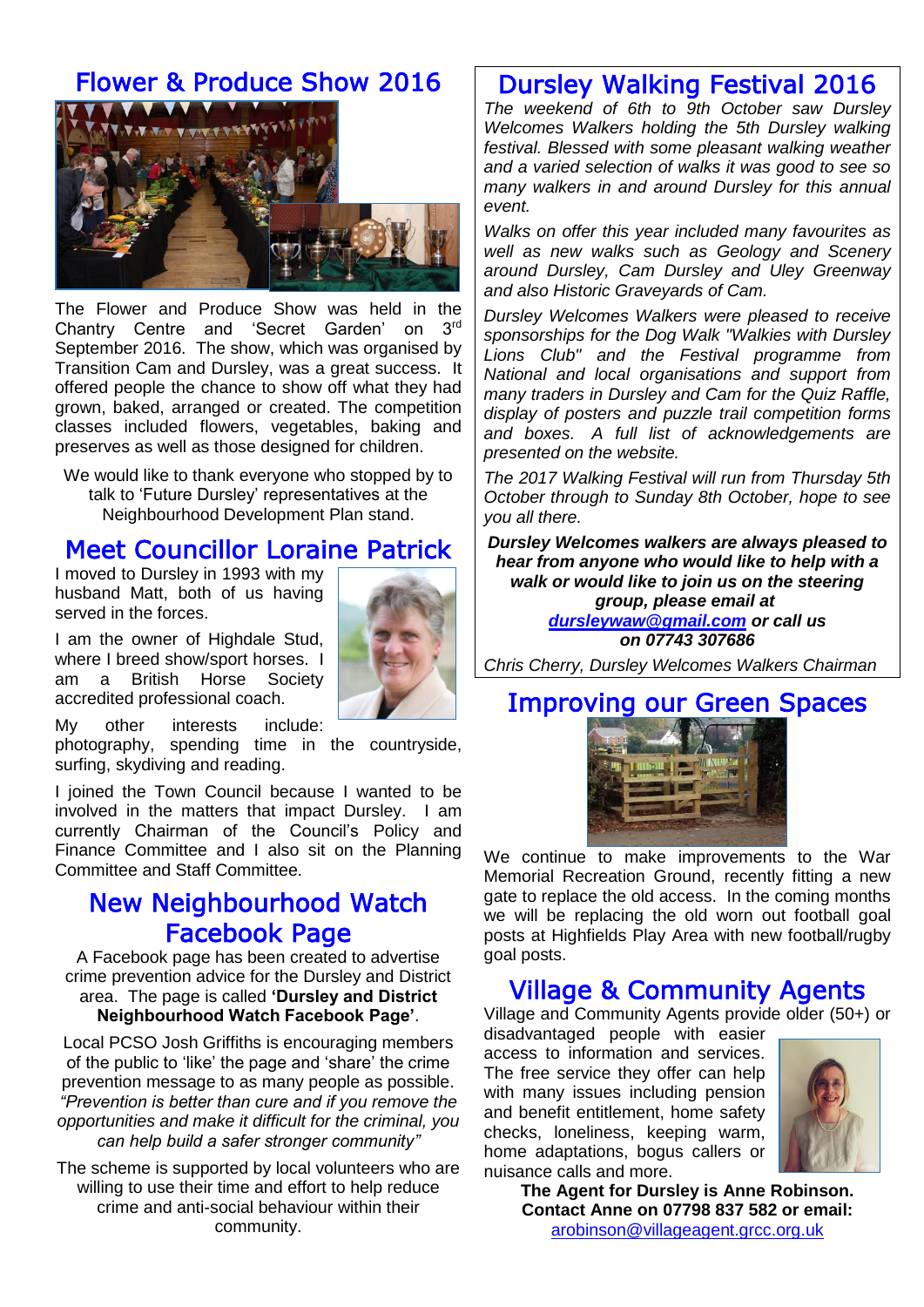## The Fight on Fly-Tipping

Fly-tipping is the illegal dumping of rubbish or bulky items on land not licensed to receive it. It can be dangerous to health, harmful to wildlife, it can pollute land and waterways and costs significant amounts of public money, which could be better spent elsewhere, to clear away.

Back in September, with the help and support of our Local Neighbourhood Warden, Rachel Pratt and PCSO Oli Clarke, we were able to identify the culprit who fly-tipped waste in Kingshill Play Park. The waste was removed at no expense to the Town Council or tax payer.

Dumping waste illegally is a criminal offence that can carry a very large fine. An offender can even be sent to prison.

We recently had to report a case of fly-tipping in Twinberrow Woods, when investigated waste was also found along the adjacent road. Such incidents are a blot on our beautiful landscape.



**To help fight fly-tipping, the advice is simple:**  Never fly-tip yourself; check that anyone taking waste away for you has the right licence and ask them where the waste will go. Never pay cash, always get a proper receipt, and record names, contact details and information about vehicles. If you know about those who fly-tip, inform Stroud District Council<br>immediately on 01453 754424 or email immediately on 01453 754424 or email [public.space@stroud.gov.uk.](mailto:public.space@stroud.gov.uk) Use Stroud's bulky item uplift service for £15 (up to three items) or take such items to Pyke Quarry Recycling Centre near Horsley (GL6 0QA).

If you see fly-tipping take no risks: **do not touch anything fly-tipped or approach fly-tippers**, contact [Stroud](http://www.somersetwaste.gov.uk/contact/) District Council with any details (e.g. the amount fly-tipped, possible contents from a visual check only, the location, time and date, plus information about those who may be responsible, such as vehicle type, vehicle colour and registration number).

You can report fly-tipping anonymously, but **your evidence could be vital** to ensure a fly-tipper is caught and convicted so levels of fly-tipping are reduced.



## **FUTURE DURSLEY**

Our Neighbourhood Plan

### **Consultation Roundup**

As part of the Future Dursley Neighbourhood Development Plan we have been busy during the last few months asking residents, children and businesses



for their views on potential development sites, local green spaces and key views in and around the town.

We would like to know:

**Where you think new houses, shops and businesses should be located?**

#### **Which green spaces are important to you and why?**

#### **Are there any views from the town which you consider to be important?**

This information will be used to help inform, shape and influence future development within the town.

#### **Please get involved in the plan, have a say and help to shape Dursley's future.**

Visit our website to view the key documents. Contact **Future Dursley** at the Council office or by emailing [ndp@dursleytowncouncil.gov.uk.](mailto:ndp@dursleytowncouncil.gov.uk)

### New Waste Collection Service

Stroud District Council's new household waste and recycling collection service starts from November 2016 as follows:

#### **Collected every week**

Food waste - in a dedicated, sealed bin.

#### **Collected every two weeks**

- Green wheelie-bin/green bag as present for food tins and drink cans, glass bottles and jars, plastic bottles and packaging, aerosols and foil.
- Recycling box no changes paper, cardboard and cartons.
- Left over non-recyclable waste in grey wheelie-bins (or beige bags where bins are impractical) - cling film, polystyrene, crisp packets, sanitary products, nappies, pet waste (please make sure it is bagged) and vacuum cleaner dust.

**All rubbish and bags must be able to fit in the bin and the lid must be closed.** Contact **Stroud District Council** for further information email [recycling@stroud.gov.uk](mailto:recycling@stroud.gov.uk) or call 01453 754424**.**